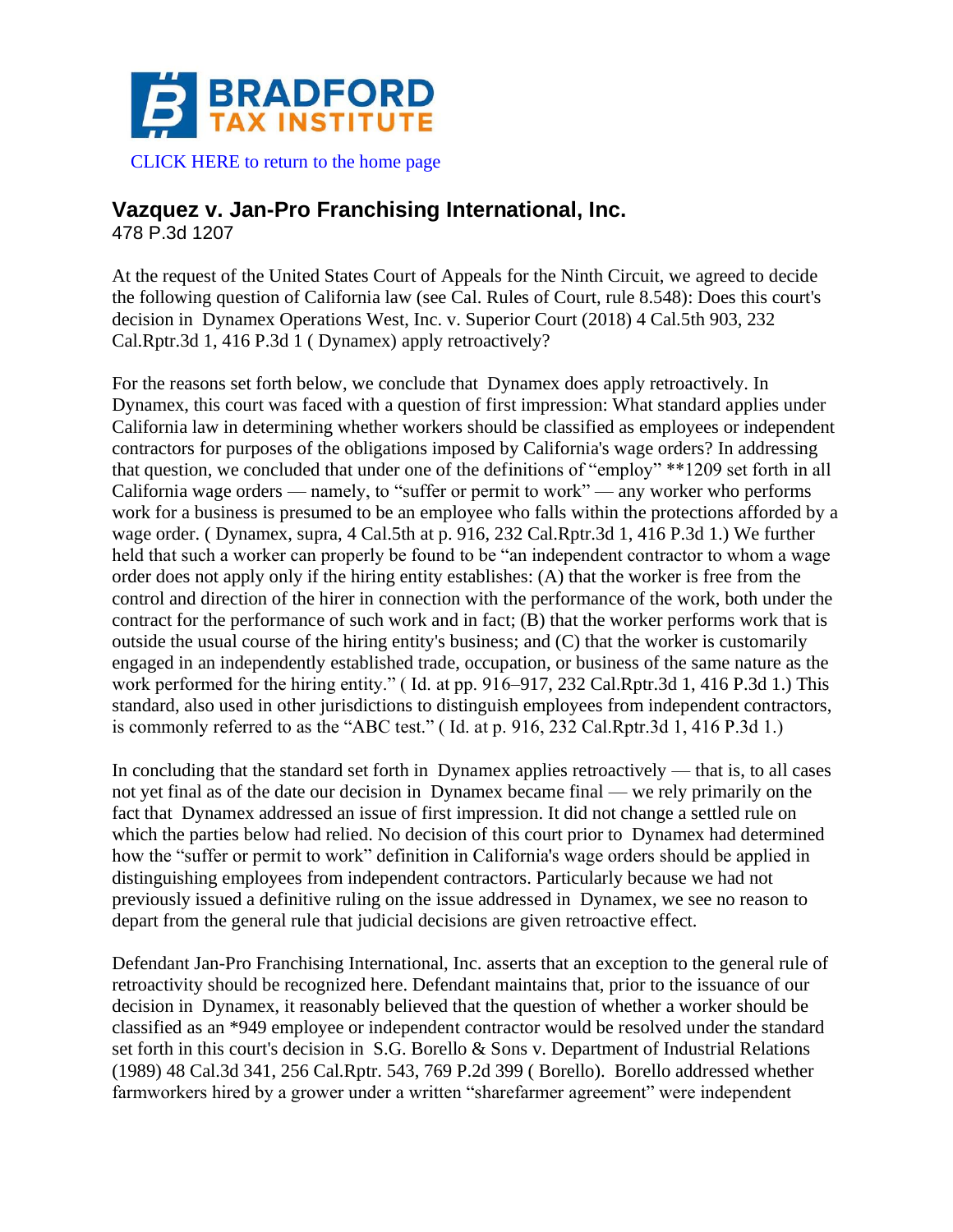contractors or employees for purposes of the workers' compensation statutes. ( \*\*\*744 Id. at p. 345, 256 Cal.Rptr. 543, 769 P.2d 399.) The Borello decision, however, did not address whether a worker should be considered an employee or an independent contractor for purposes of the obligations imposed by a wage order. Indeed, twice in the last decade, we signaled that the test for determining whether a worker should be classified as an employee or independent contractor in the wage order context remained an open question. ( Ayala v. Antelope Valley Newspapers, Inc. (2014) 59 Cal.4th 522, 173 Cal.Rptr.3d 332, 327 P.3d 165 ( Ayala); Martinez v. Combs (2010) 49 Cal.4th 35, 57–58, 109 Cal.Rptr.3d 514, 231 P.3d 259 ( Martinez).)

Defendant additionally contends that it could not have anticipated that the distinction between employees and independent contractors for purposes of the obligations imposed by a wage order would be governed by the ABC test that we adopted in Dynamex. But defendant's argument carries little weight when, as here, the underlying decision changes no settled rule. Moreover, public policy and fairness concerns, such as protecting workers and benefitting businesses that comply with the wage order obligations, favor retroactive application of Dynamex. Thus, we do not view the retroactive application of the ABC test to cases pending at the time Dynamex became final as improper or unfair.

[1]Accordingly, in response to the question posed by the Ninth Circuit, we answer that this court's decision in Dynamex applies retroactively.

I. Dynamex's Interpretation of the Suffer or Permit to Work Definition in Wage Orders Applies Retroactively to All Nonfinal Cases Governed By Similarly Worded Wage Orders As noted, the sole issue before this court is whether our decision in \*\*1210 Dynamex, supra, 4 Cal.5th 903, 232 Cal.Rptr.3d 1, 416 P.3d 1, applies retroactively.1

[2]We begin with a brief summary of the Dynamex decision. In Dynamex, we faced the question regarding what standard applies in determining \*950 whether, for purposes of the obligations imposed by California's wage orders, a worker should be considered an employee who is covered and protected by the applicable wage order or, instead, an independent contractor to whom the wage order's obligations and protections do not apply.2 As we explained in Dynamex, all currently applicable California wage orders, in defining the terms as used in the wage orders, define the term " 'employ' " in part to mean " 'suffer or permit to work' " and define the term " " "employee" ' " to mean " 'any person employed by an employer.' " ( Dynamex, supra, 4 Cal.5th at p. 926, 232 Cal.Rptr.3d 1, 416 P.3d 1; see id. at p. 926 fn. 9, 232 Cal.Rptr.3d 1, 416 P.3d 1.) At the same time, we noted that the wage orders do not contain a definition of the term " 'independent \*\*\*745 contractor' " nor any "other provision that otherwise specifically addresses the potential distinction between workers who are employees covered by the terms of the wage order and workers who are independent contractors who are not entitled to the protections afforded by the wage order." ( Id. at p. 926, 232 Cal.Rptr.3d 1, 416 P.3d 1.)

After a lengthy review of prior relevant California decisions ( Dynamex, supra, 4 Cal.5th at pp. 927–942, 232 Cal.Rptr.3d 1, 416 P.3d 1), we described the variety of standards that "have been adopted in legislative enactments, administrative regulations, and court decisions as the means for distinguishing between those workers who should be considered employees and those who should be considered independent contractors." ( Id. at p. 950 & fn. 20, 232 Cal.Rptr.3d 1, 416 P.3d 1.) We explained that as early as 1937, the suffer or permit to work standard embodied in California's wage orders had been described "as 'the broadest definition' that has been devised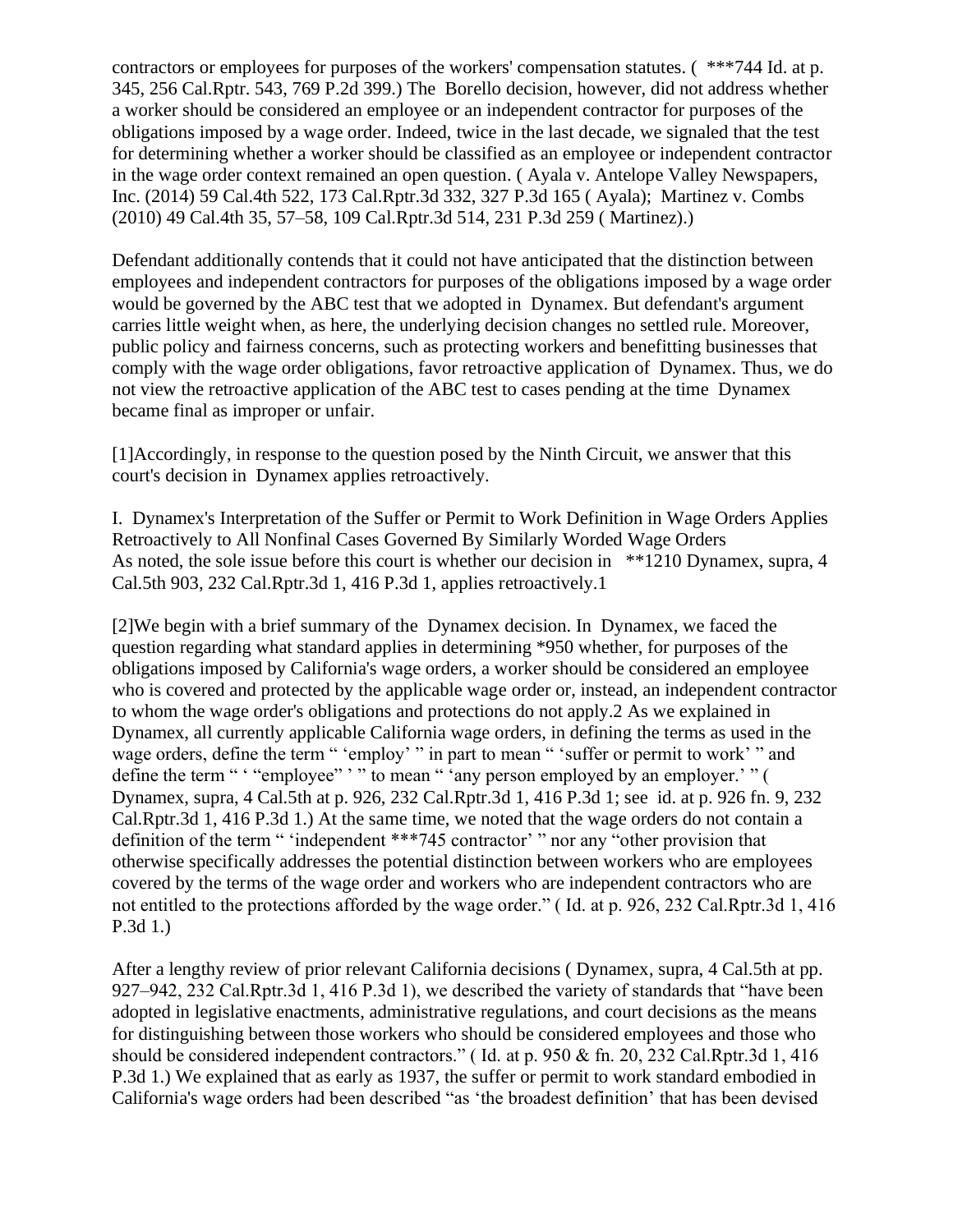for extending the coverage of a statute or regulation to the widest class of workers that reasonably fall within the reach of a social welfare statute." ( Id. at p. 951, 232 Cal.Rptr.3d 1, 416 P.3d 1.) We took note of a number of criticisms that had been advanced regarding several tests that rely upon a "multifactor, 'all the circumstances' standard" for distinguishing between employees and independent contractors. ( Id. at p. 954, 232 Cal.Rptr.3d 1, 416 P.3d 1; see id. at pp. 954–956, 232 Cal.Rptr.3d 1, 416 P.3d 1.) Thus, in part to avoid these criticisms, we concluded in Dynamex that it is "most consistent with the history and purpose of the suffer or permit to work standard in California's wage orders ... to interpret that standard as: (1) placing the burden on the hiring entity to establish that the worker is an independent contractor who was not intended to be included within the wage order's coverage; and (2) requiring the hiring entity, in order to meet this burden, to establish each of the three factors embodied in the ABC test namely (A) that the worker is free from the control and direction of the hiring entity in connection with the performance of the work, both under the contract for the \*951 performance of the work and in fact; and (B) that the worker performs work that is outside the usual course of the hiring entity's business; and (C) that the worker is customarily engaged in an independently established trade, occupation, or business of the same nature as the work performed." ( Id. at pp. 956–957, 232 Cal.Rptr.3d 1, 416 P.3d 1, fn. omitted.)

Accordingly, this court's decision in Dynamex was based upon a determination concerning \*\*1211 how the term "suffer or permit to work" in California wage orders should be interpreted for purposes of distinguishing between employees who are covered by the wage orders and independent contractors who are not protected by such orders.

The Dynamex decision constitutes an authoritative judicial interpretation of language — suffer or permit to work — that has long been included in California's wage orders to define the scope of the employment relationships governed by the wage orders. Thus, under well-established jurisprudential principles, our interpretation of that language in Dynamex applies retroactively to all cases not yet final that were governed by wage orders containing that definition. (See Newman v. Emerson Radio Corp. (1989) 48 Cal.3d 973, 978, 258 Cal.Rptr. 592, 772 P.2d 1059 ( Newman) ["The general rule that judicial decisions are given retroactive effect is basic in our legal tradition"]; Waller v. Truck Ins. Exchange, Inc. (1995) 11 Cal.4th 1, 24, 44 Cal.Rptr.2d 370, 900 P.2d 619 ( Waller) ["[T]he general rule [is] that judicial decisions are to be applied retroactively"].) As \*\*\*746 the United States Supreme Court observed in Rivers v. Roadway Express, Inc. (1994) 511 U.S. 298, 312–313, 114 S.Ct. 1510, 128 L.Ed.2d 274: "A judicial construction of a statute is an authoritative statement of what the statute meant before as well as after the decision of the case giving rise to that construction." In McClung v. Employment Development Dept. (2004) 34 Cal.4th 467, 474, 20 Cal.Rptr.3d 428, 99 P.3d 1015, this court, after quoting the foregoing passage from Rivers v. Roadway Express, Inc., observed: "This is why a judicial decision [interpreting a legislative measure] generally applies retroactively." (See Woosley v. State of California (1992) 3 Cal.4th 758, 794, 13 Cal.Rptr.2d 30, 838 P.2d 758 ( Woosley) [" 'Whenever a decision undertakes to vindicate the original meaning of an enactment, putting into effect the policy intended from its inception, retroactive application is essential to accomplish that aim' "].)

[3]As past cases have explained, the rule affirming the retroactive effect of an authoritative judicial decision interpreting a legislative measure generally applies even when the statutory language in question previously had been given a different interpretation by a lower appellate court decision. Indeed, the United States Supreme Court's decision in Rivers v. Roadway Express, Inc., supra, 511 U.S. 298, 114 S.Ct. 1510, quoted above, involved just such a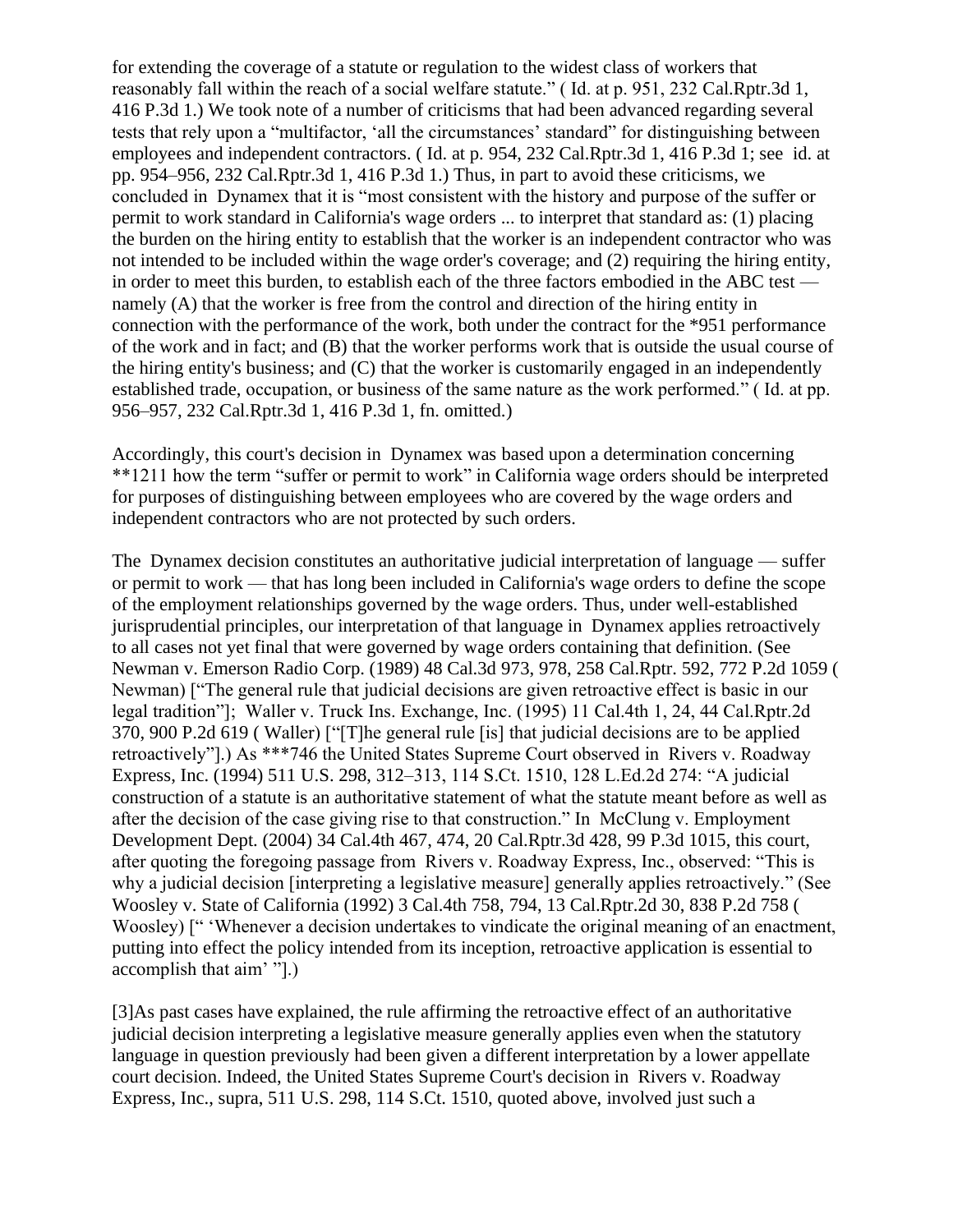circumstance. In that case, the high court held that its interpretation of a statutory term \*952 contained in the 1866 Civil Rights Act applied retroactively, notwithstanding the fact that a line of prior federal appellate court decisions had set forth a contrary interpretation.

California decisions apply this same rule. In In re Retirement Cases (2003) 110 Cal.App.4th 426, 441–454, 1 Cal.Rptr.3d 790, for example, the Court of Appeal held that the California Supreme Court's interpretation of a term in a pension statute in Ventura County Deputy Sheriffs' Assn. v. Board of Retirement (1997) 16 Cal.4th 483, 66 Cal.Rptr.2d 304, 940 P.2d 891 applied retroactively, even though the Ventura County decision explicitly rejected an earlier contrary interpretation of the same statutory term by another appellate decision in Guelfi v. Marin County Employees' Retirement Assn. (1983) 145 Cal.App.3d 297, 193 Cal.Rptr. 343. In Woosley, supra, 3 Cal.4th 758, 794, 13 Cal.Rptr.2d 30, 838 P.2d 758, we reaffirmed the principle that "[t]he circumstance that our decision overrules prior decisions of the Courts of Appeal does not in itself justify prospective application." We elaborated: "An example of a decision which does not establish a new rule of law is one in which we give effect 'to a statutory rule that courts had heretofore misconstrued [citation].' " (Ibid.) Such a decision applies retroactively, we concluded, because there is no material change in the law. ( Ibid.)

Dynamex presented a question of first impression concerning how a wage order's suffer or permit to work standard should apply in the employee or independent contractor context. In resolving that issue, our decision in Dynamex did not overrule any prior California Supreme Court decision or disapprove any prior California Court of Appeal decision. Thus, the wellestablished general principle affirming the retroactive application of judicial decisions interpreting legislative measures \*\*1212 supports the retroactive application of Dynamex.

## II. No Exception to the Retroactivity of Dynamex is Justified

[4]Defendant argues that an exception to the general retroactivity principle should be applied here because, prior to Dynamex, businesses could not reasonably have anticipated that the ABC test would \*\*\*747 govern at the time when they classified workers as independent contractors rather than employees. Defendant relies on past cases noting that "narrow exceptions to the general rule of retroactivity [have been recognized] when considerations of fairness and public policy are so compelling in a particular case that, on balance, they outweigh the considerations that underlie the basic rule." ( Newman, supra, 48 Cal.3d at p. 983, 258 Cal.Rptr. 592, 772 P.2d 1059; see, e.g., Williams & Fickett v. County of Fresno (2017) 2 Cal.5th 1258, 1282, 218 Cal.Rptr.3d 362, 395 P.3d 247; Claxton v. Waters (2004) 34 Cal.4th 367, 378–379, 18 Cal.Rptr.3d 246, 96 P.3d 496.) This \*953 recognized exception arises " 'when a judicial decision changes a settled rule on which the parties below have relied.' " ( Claxton, at p. 378, 18 Cal.Rptr.3d 246, 96 P.3d 496; see also Alvarado v. Dart Container Corp. of California (2018) 4 Cal.5th 542, 572, 229 Cal.Rptr.3d 347, 411 P.3d 528 ( Alvarado) [same]; Williams & Fickett, at p. 1282, 218 Cal.Rptr.3d 362, 395 P.3d 247 [same]; Waller, supra, 11 Cal.4th at p. 25, 44 Cal.Rptr.2d 370, 900 P.2d 619 [judicial decision "clarif[ying]" the law applies retroactively].)

In support of its position, defendant initially contends that prior to Dynamex, it — assertedly like other California businesses — reasonably believed that the question of whether a worker should be considered an employee or an independent contractor would be determined by application of the standard set forth and applied in this court's decision in Borello, supra, 48 Cal.3d 341, 256 Cal.Rptr. 543, 769 P.2d 399. Under these circumstances, defendant maintains that it would be unfair to apply the ABC standard adopted in the Dynamex decision, rather than the Borello standard, to nonfinal cases that predate the Dynamex decision. For the reasons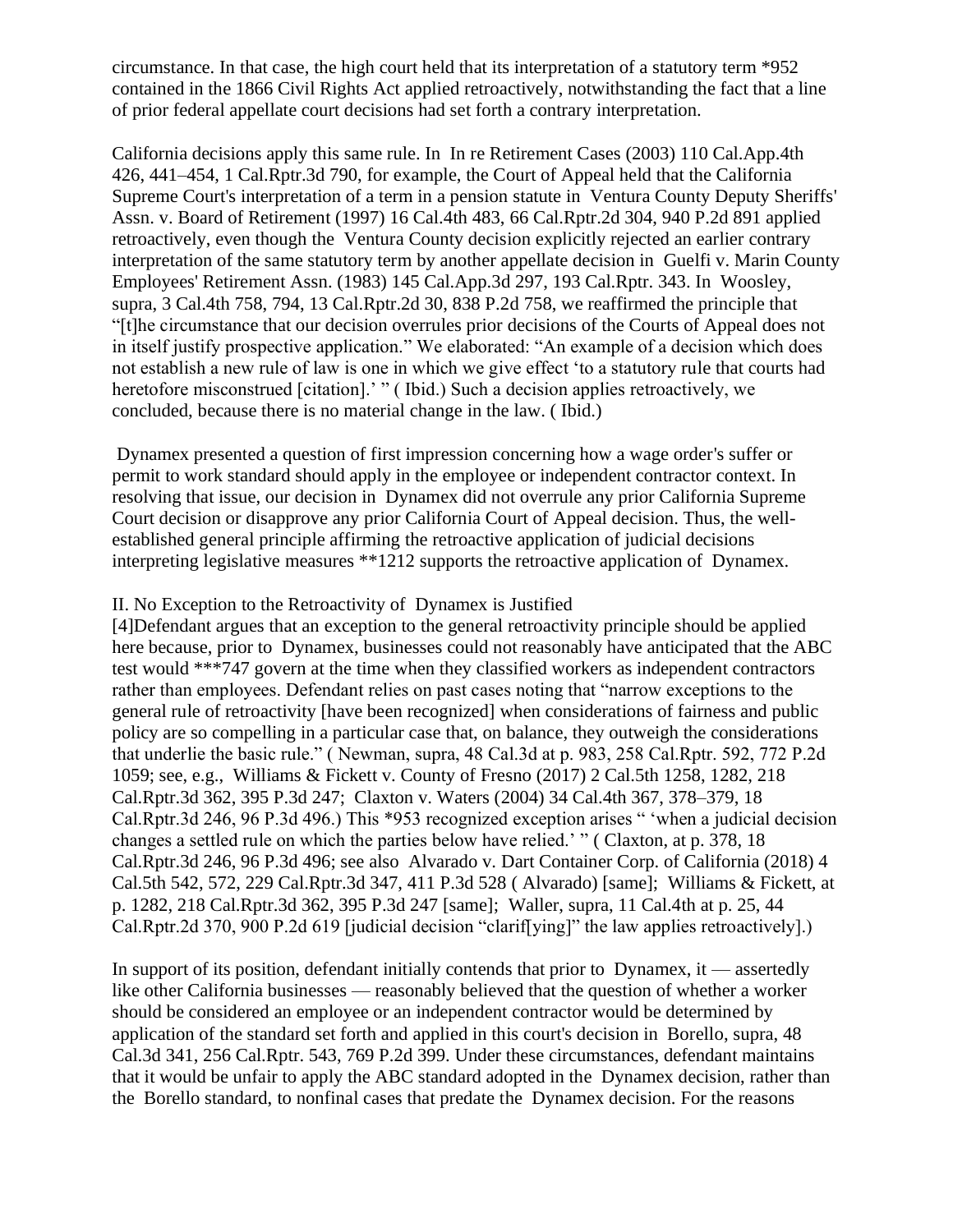discussed below, we disagree that an exception to the general rule of retroactivity is warranted on this theory.

To begin with, it is important to understand that California's wage orders have included the suffer or permit to work standard as one basis for defining who should be treated as an employee for purposes of the wage order for more than a century. ( Martinez, supra, 49 Cal.4th at pp. 57– 58, 109 Cal.Rptr.3d 514, 231 P.3d 259.) Additionally, at least since the 1930s, the suffer or permit to work standard has been understood as embodying " 'the broadest definition' " of employment for extending coverage of a social welfare statute. ( Dynamex, supra, 4 Cal.5th at p. 951, 232 Cal.Rptr.3d 1, 416 P.3d 1; see id. at pp. 950–951, 232 Cal.Rptr.3d 1, 416 P.3d 1 [citing United States v. Rosenwasser (1945) 323 U.S. 360, 363, fn. 3, 65 S.Ct. 295, 89 L.Ed. 301, quoting language of then-Senator (later United States Supreme Court justice) Hugo L. Black in describing the incorporation of the suffer or permit to work standard in the federal Fair Labor Standards Act as adopted in 1937].)

Defendant contends that prior to Dynamex, a putative employer would have reasonably anticipated that the question whether a worker should properly be classified as an employee or independent contractor for purposes of the obligations imposed by an applicable wage order would be governed by the Borello decision. But, as noted above, Borello was not a wage order case and that decision did not purport to determine who should be interpreted to be an employee for purposes of a wage order. We resolved this question for the first time in Dynamex. "Because the relevant portion of [the opinion] did not address an area in which this court had previously issued a definitive decision, from the outset any reliance on the previous state of the law could not and should \*\*\*748 not have been viewed as firmly fixed as would have been the case had we previously spoken." ( Newman, supra, 48 Cal.3d at pp. 986–987, 258 Cal.Rptr. 592, 772 P.2d 1059; \*954 see also Alvarado, supra, 4 Cal.5th at p. 573, 229 Cal.Rptr.3d 347, 411 P.3d 528 [declining to limit holding to prospective application when "defendant cannot claim reasonable reliance on \*\*1213 settled law"].) In Newman, we concluded that our decision applied retroactively "even if one views [it] as breaking new and unexpected ground, ... [because] it did so in an indisputably unsettled area." ( Newman, at p. 987, 258 Cal.Rptr. 592, 772 P.2d 1059.) Moreover, in two decisions following Borello, we expressly declined to decide the question of what standard applies in determining whether workers should be classified as employees or independent contractors in the wage order context. In Martinez, decided eight years prior to Dynamex, this court addressed the question regarding what standard should be utilized in deciding whether an employment relationship existed between the plaintiff workers and defendant business entities for purposes of a potentially applicable wage order. Explaining that no prior case had directly addressed the proper interpretation of the relevant provisions of the wage order relating to the terms " 'employ' " and " 'employer,' " we explicitly held that the suffer or permit to work definition was one of three alternative bases upon which an employment relationship could be established for purposes of the obligations imposed by an applicable wage order. ( Martinez, supra, 49 Cal.4th at pp. 50, 64, 109 Cal.Rptr.3d 514, 231 P.3d 259.)

In Martinez itself, the controversy turned on whether, for purposes of the obligations imposed by the wage order, the plaintiff workers could properly be considered employees of business entities other than the workers' most direct or immediate employer. Thus, Martinez did not present the question of whether the workers were properly considered employees or, instead, independent contractors for purposes of the wage order. Yet we expressly signaled that this was an open question, emphasizing that we were "not decid[ing]" in Martinez whether "the decision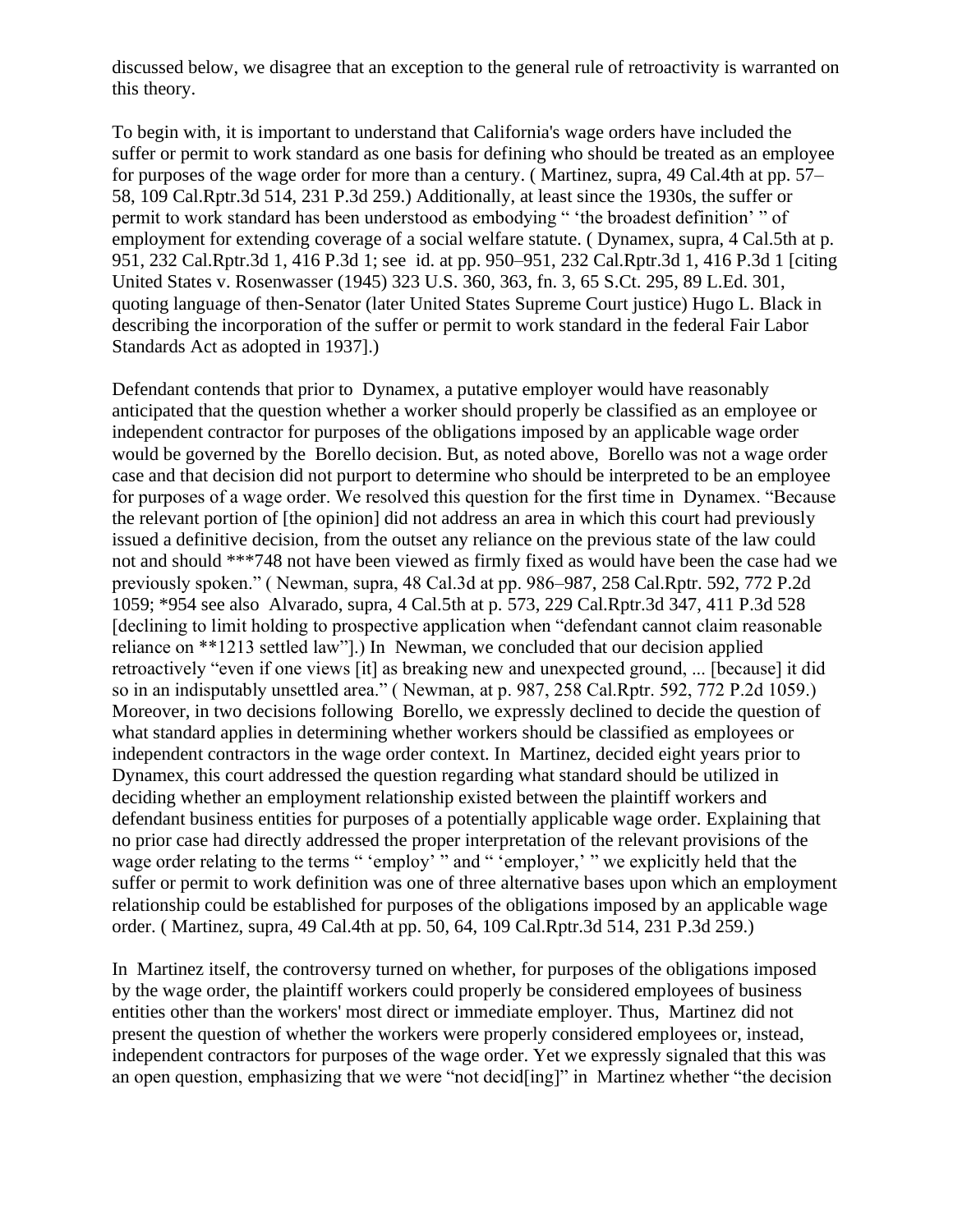in [ Borello] has any relevance to wage claims." ( Martinez, supra, 49 Cal.4th at p. 73, 109 Cal.Rptr.3d 514, 231 P.3d 259.)

In Ayala, supra, 59 Cal.4th 522, 173 Cal.Rptr.3d 332, 327 P.3d 165, a case decided four years prior to Dynamex, we explicitly noted that we had solicited supplemental briefing from the parties concerning the possible relevance of the tests for employee status set forth in the applicable wage order in determining whether a worker was an employee or an independent contractor for purposes of the wage order. ( Id. at p. 531, 173 Cal.Rptr.3d 332, 327 P.3d 165.) Ultimately, our decision in Ayala did not reach the issue upon which we had solicited supplemental briefing, relying instead on the ground that in the trial court the plaintiff employees in Ayala had relied solely on the Borello standard, and we could resolve that case on that basis without considering the wage order definitions of employment. ( Ibid.) Nonetheless, at the same time, our decision in Ayala explicitly stated that "we leave for another day the question of what application, if any, the wage order tests for employee status might have to wage and hour claims such as these" (ibid.) — namely, claims raising the question of whether workers should \*955 properly be considered employees or independent contractors for purposes of the obligations imposed by a wage order.

In light of these passages in Martinez and Ayala, employers were clearly on notice well before the Dynamex decision that, for purposes of the obligations imposed by a wage order, a worker's status \*\*\*749 as an employee or independent contractor might well depend on the suffer or permit to work prong of an applicable wage order — and that the law was not settled in this area. (See Newman, supra, 48 Cal.3d at p. 987, 258 Cal.Rptr. 592, 772 P.2d 1059 [explicit statements in previous decisions that this court was expressly declining to decide an issue demonstrated that the matter was "in flux" and "any reliance on the previous state of the law could not and should not have been viewed as firmly fixed"].) By "expressly declin[ing] to decide the issue, thereby reserving our ultimate judgment on the question for some later date," we " 'highlighted the fact that this question remained to be decided by this court.' " ( Id. at p. 988, 258 Cal.Rptr. 592, 772 P.2d 1059, italics omitted.) Thus, defendant's reasonable reliance argument is unconvincing.

Further, although defendant maintains that in classifying its workers as independent contractors it reasonably relied on the Borello standard, as this court explained in \*\*1214 Dynamex, one of the principal deficiencies of the Borello standard is its numerous factors that must be weighed and balanced — and such a standard effectively prevents employers and employees from determining in advance how that classification will be resolved. ( Dynamex, supra, 4 Cal.5th at pp. 954–955, 232 Cal.Rptr.3d 1, 416 P.3d 1.) Thus, as a practical matter, defendant overstates the degree to which declining to extend the Borello test to this context will impinge upon its reasonable expectations. It is worth noting in this regard that in Borello itself the agricultural workers were found to be employees rather than independent contractors even though the workers controlled the manner and details of their work, including the hours that they worked.3 ( Id. at p. 346, 256 Cal.Rptr. 543, 769 P.2d 399.)

Defendant further argues that even if it should have reasonably anticipated that a worker's designation as an employee or independent contractor would depend upon the application of a wage order's suffer or permit to work definition, it could not reasonably have anticipated that in Dynamex this court would adopt the ABC test as the appropriate standard. We reject the contention that litigants must have foresight of the exact rule that a court ultimately adopts in order for it to have retroactive effect. And indeed, the ABC test articulated in Dynamex was within the scope of what employers reasonably \*956 could have foreseen. Prior decisions of this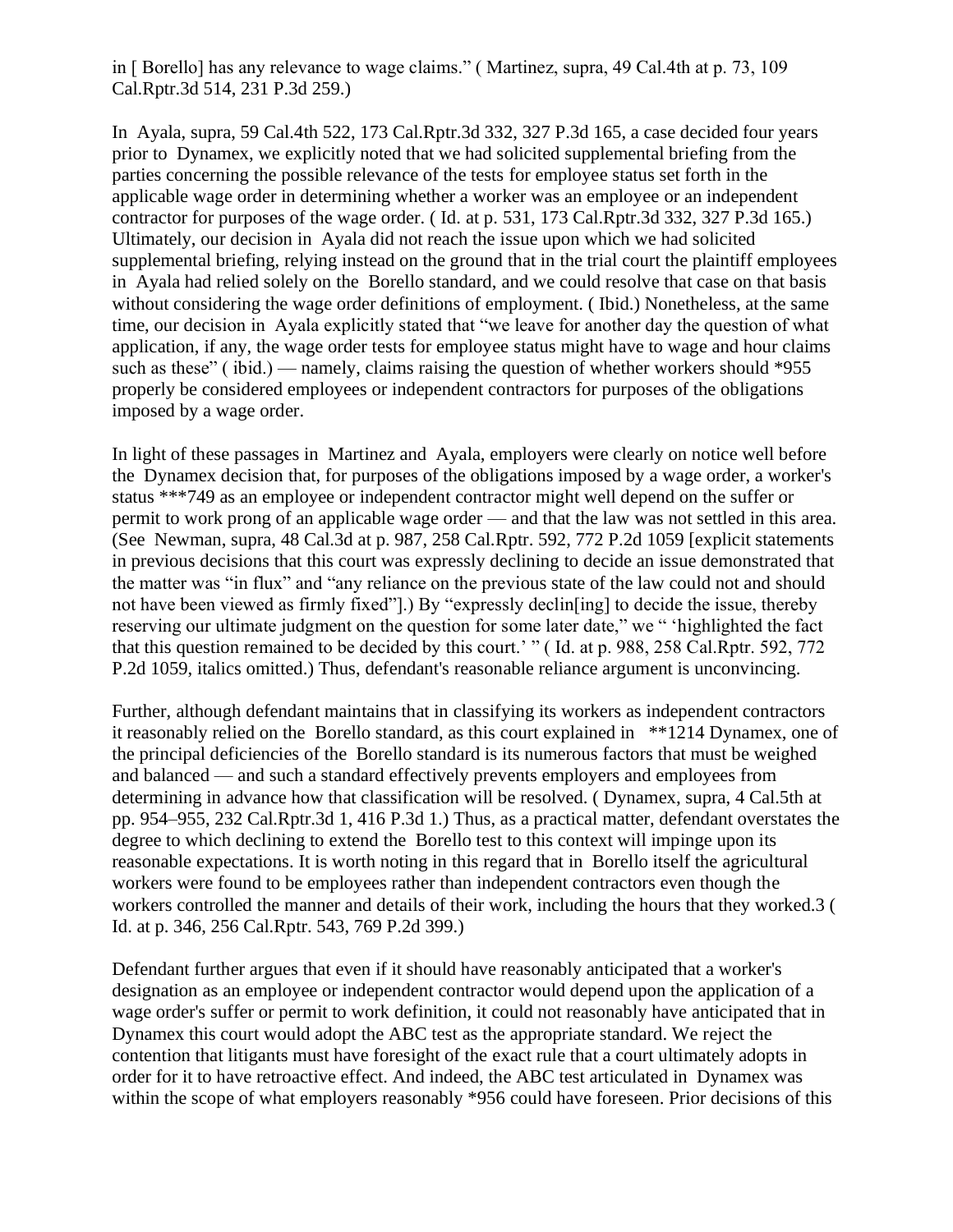court had certainly provided putative employers notice concerning the potential breadth of the suffer or permit to work language. In Morillion v. Royal Packing Co. (2000) 22 Cal.4th 575, 585, 94 Cal.Rptr.2d 3, 995 P.2d 139 ( Morillion), this court noted that federal cases had interpreted that phrase to apply when a putative employer " 'knows or should have known' " that work is being performed on its behalf. (See id. at pp. 584–585, 94 Cal.Rptr.2d 3, 995 P.2d 139.) And in describing the scope of the suffer or permit to work definition in Martinez, we stated that "[a] proprietor who knows that persons are working in his or her business without having been formally hired, or while being paid less than the minimum wage, clearly suffers or permits that work by failing to prevent it, while having the power to do so." ( Martinez, supra, 49 Cal.4th at p. 69, 109 Cal.Rptr.3d 514, 231 P.3d 259.) Moreover, the three \*\*\*750 elements of the ABC test are prominent factors already listed in Borello, supra, 48 Cal.3d at page 351, 256 Cal.Rptr. 543, 769 P.2d 399. Last, because Dynamex did not change a previously settled rule, any reliance by the parties on the previous state of the law is not particularly persuasive in our retroactivity determination. ( Newman, supra, 48 Cal.3d at p. 986, 258 Cal.Rptr. 592, 772 P.2d 1059.) "At a minimum, litigants necessarily were aware that" the employee/independent contractor distinction in the applicable wage orders "was uncertain and yet to be definitively established." ( Id. at p. 987, 258 Cal.Rptr. 592, 772 P.2d 1059.)

It also bears noting that in Dynamex, this court determined that "the suffer or permit to work definition is a term of art that cannot be interpreted literally in a manner that would encompass within the employee category the type of individual workers, like independent plumbers or electricians, who have traditionally been viewed as genuine independent contractors who are working only in their own independent business." ( Dynamex, supra, 4 Cal.5th at p. 916, 232 Cal.Rptr.3d 1, 416 P.3d 1.) This was so, we explained, because applying a broad "knows or should have known" that work was being performed formulation in the employee/independent contractor context would treat true independent contractors as employees for purposes of the wage order, when they could not reasonably have been intended to be so treated. ( Id. at pp. 948– 950, 232 Cal.Rptr.3d 1, 416 P.3d 1.) Accordingly, this court harmonized the legislative intent to adopt the broadest standard for determining who should be treated as an employee for purposes of the wage order with the recognition that there was no intention to bring classic \*\*1215 independent contractors within the reach of the wage orders. It was in this context that the court in Dynamex concluded that it was appropriate to adopt the ABC test as the standard for determining whether a worker should properly be considered an employee or independent contractor. ( Id. at pp. 956–964, 232 Cal.Rptr.3d 1, 416 P.3d 1.) We did not depart sharply from the basic approach of Borello, even though a literal reading of the suffer or permit to work definition would have swept far more broadly. Thus, even if we were to give weight to defendant's reliance argument at this juncture, it bears repeating that the test \*957 we ultimately adopted in Dynamex drew on the factors articulated in Borello and was not beyond the bounds of what employers could reasonably have expected.

It is true that "we have long recognized the potential for allowing narrow exceptions to the general rule of retroactivity when considerations of fairness and public policy are so compelling in a particular case that, on balance, they outweigh the considerations that underlie the basic rule." ( Newman, supra, 48 Cal.3d at p. 983, 258 Cal.Rptr. 592, 772 P.2d 1059.) In this case, however, fairness and policy considerations underlying our decision in Dynamex favor retroactive application. As we explained in Dynamex, the wage orders' protections benefit workers by "enabl[ing] them to provide at least minimally for themselves and their families and to accord them a modicum of dignity and self-respect." ( Dynamex, supra, 4 Cal.5th at p. 952, 232 Cal.Rptr.3d 1, 416 P.3d 1.) The wage orders also benefit "those law-abiding businesses that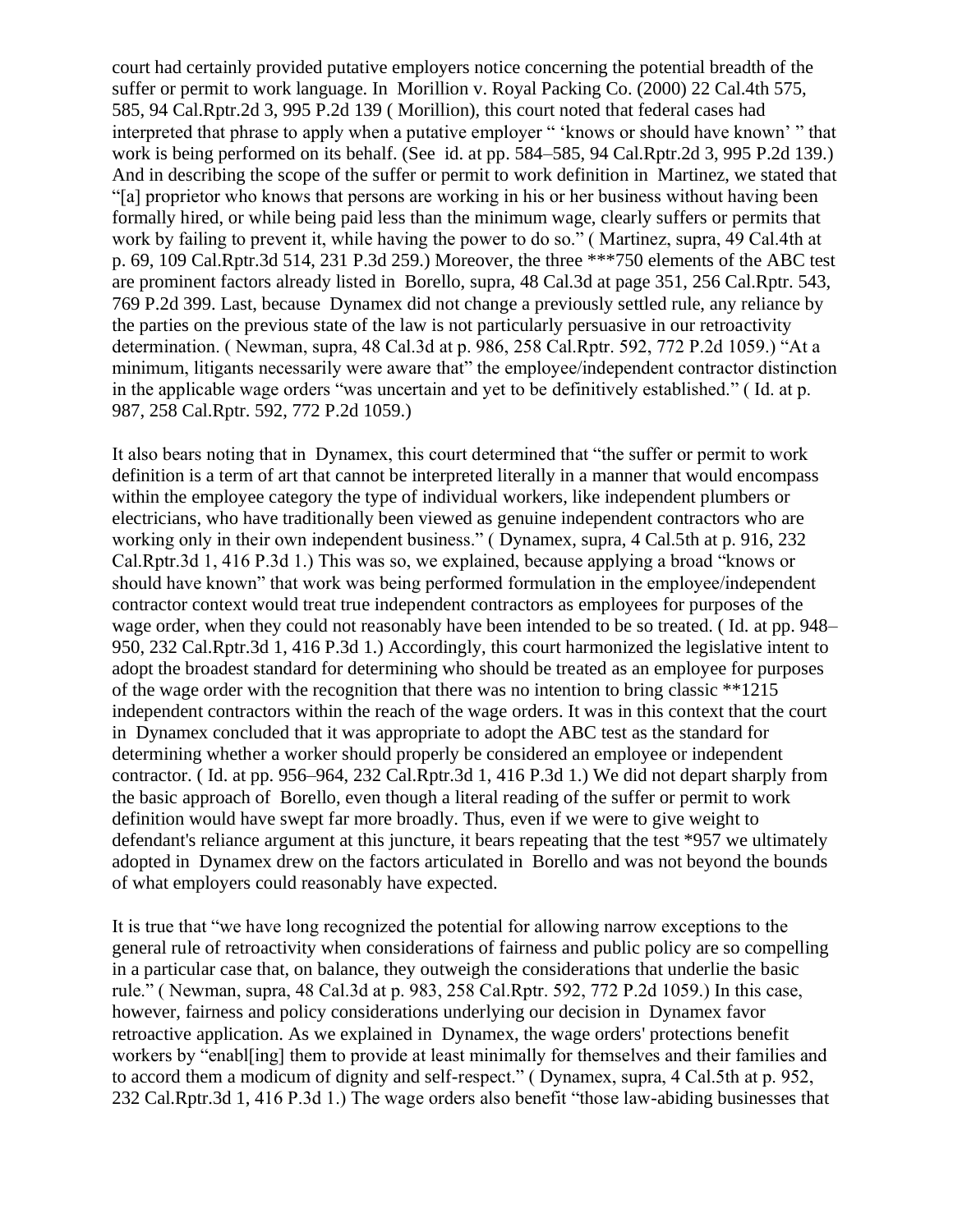comply with the obligations imposed by the wage orders, ensuring that such responsible companies are not hurt by unfair competition from competitor businesses that utilize substandard employment practices." ( Ibid.) And, "the minimum employment standards imposed by wage orders are also for the benefit of the public at large, because if the wage orders' obligations are not fulfilled the \*\*\*751 public will often be left to assume responsibility for the ill effects to workers and their families resulting from substandard wages or unhealthy and unsafe working conditions." ( Id. at p. 953, 232 Cal.Rptr.3d 1, 416 P.3d 1.) Applying the interpretation of the suffer or permit to work definition adopted in Dynamex only prospectively would potentially deprive many workers of the intended protections of the wage orders to which they may have improperly been denied, as well as permit businesses to retain the unwarranted advantages of misclassification.4 Last, because we have already applied our decision in Dynamex retroactively — to the Dynamex parties themselves — it would be unfair to withhold the benefit of that decision to other similarly situated litigants.

In sum, no "compelling and unusual circumstances justify<sup>[]</sup> departure from the general rule" of retroactivity. ( Newman, supra, 48 Cal.3d at p. 983, 258 Cal.Rptr. 592, 772 P.2d 1059; Waller, supra, 11 Cal.4th at p. 25, 44 Cal.Rptr.2d 370, 900 P.2d 619 [rejecting argument against retroactivity because law in question was "but a logical extension" of well-established principles].) As we noted, Borello itself distinguished between an employee and an independent contractor "by focusing on the intended scope and purposes of the particular statutory provision or provisions at issue." ( Dynamex, supra, 4 Cal.5th at p. 934, 232 Cal.Rptr.3d 1, 416 P.3d 1.) Given the longstanding definition of "employ" as to suffer or permit to work in California's wage orders, and the \*958 unsettled nature of its application in the employee/independent contractor context, we reject the contention that it is unfair to putative employers to apply the ABC standard to work settings that predate the Dynamex opinion. Indeed, we have routinely applied our decisions interpreting wage orders retroactively, even when the parties did not anticipate the precise interpretation of such orders. (See, e.g., Frlekin v. Apple (2020) 8 Cal.5th 1038, 1057, 258 Cal.Rptr.3d 392, 457 P.3d 526; Mendiola v. CPS Security Solutions, Inc. (2015) 60 Cal.4th 833, 848, fn. 18, 182 Cal.Rptr.3d 124, 340 P.3d 355.)

\*\*1216 Given the constraints imposed by the statute of limitations, the retroactive application of Dynamex will in practice affect a limited number of cases. Nonetheless, in light of the general rule of retroactivity of judicial decisions and the fundamental importance of the protections afforded by the wage orders, we find no compelling justification for denying workers included in such lawsuits the benefit of the standard set forth in Dynamex.

## III. Conclusion

In answer to the question posed by the Ninth Circuit, we conclude that our decision in Dynamex applies retroactively to all nonfinal cases that predate the effective date of the Dynamex decision.

We Concur: CORRIGAN, J. LIU, J. CUÉLLAR , J. KRUGER, J. GROBAN, J. HUMES, J.\* All Citations